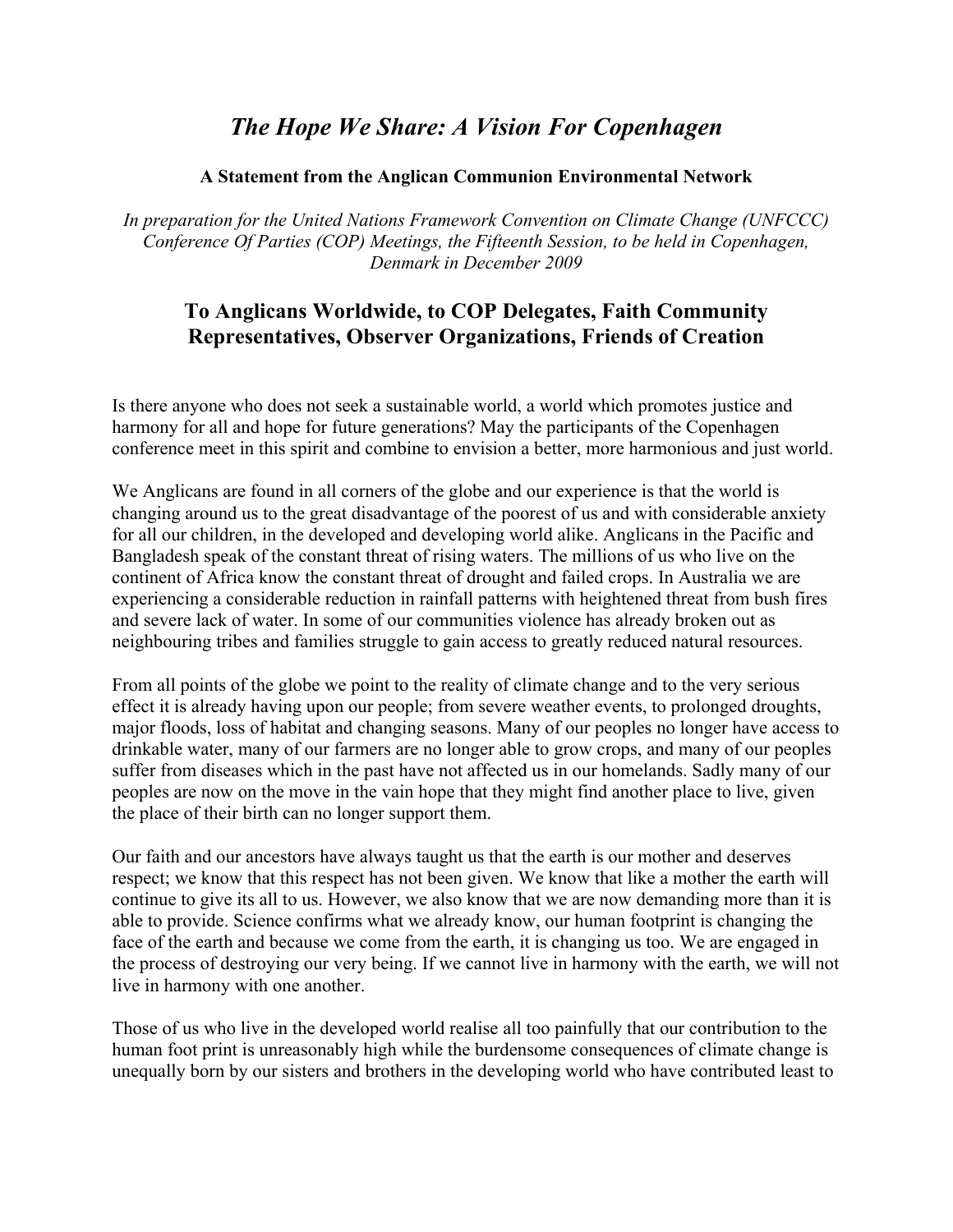the problem and who have limited if any choices available to respond to it. This is a moral issue.

The Lambeth Conferences of Anglican Bishops of 1998 and 2008 speak of creation as gift and sacrament which must be treated with respect and that 'human beings are both co-partners with the rest of creation, and living bridges between heaven and earth with responsibility to make personal and moral sacrifices for the common good of all creation'. The Anglican Consultative Council meeting held in Jamaica earlier this year called upon Anglicans everywhere to reduce their footprint by 5% year on year.

We cannot say we do not know, we have always known, but the pain we see in the changing landscape brings home to us the extent of the burden we carry and the urgency required in our response.

We look to the Copenhagen conference with hope but also with realism. We realise that this huge task must be tackled simultaneously from two directions. There needs to be common agreement, but there must also be a desire on the part of every nation to do what they know they must, not because they are legally bound, but because they share a vision for a more just and sustainable future. The world has every right to expect the conference to produce agreed and enforceable targets and outcomes. When a crisis hits a family, village, or nation, the benefits of living through it and sharing the reconstruction is itself a lasting heritage: the benefits which will flow to the human family as we share responsibility for this crisis will be infinitely greater than the perceived economic costs in some sectors. We have the chance to build a new world order of mutual trust and respect.

We pray that each nation will come to the conference wanting the highest level outcome; that demanding targets will be set, not in an attempt to discipline reluctant participants, or to give some preferential treatment which undermines the whole; but that a greater vision might be shared.

- Is it too much to hope that all developed countries will commit to significant and immediate reductions in total emissions and that they will work with developing countries to ensure continued development without increased emissions.
- Is it too much to hope that all subsidies for fossil fuels will be immediately halted and that subsidies will be increased for renewable energies in their development stages.
- Is it too much to hope that developed economies consciously break the nexus between economic growth and population expansion. Clearly world population is already at its absolute upper limits.
- Is it too much to hope that countries most responsible for increased emissions provide funds and expertise to mitigate the effects of climate change in those countries most adversely affected, investing in the protection of ecosystems and bio-diversity.